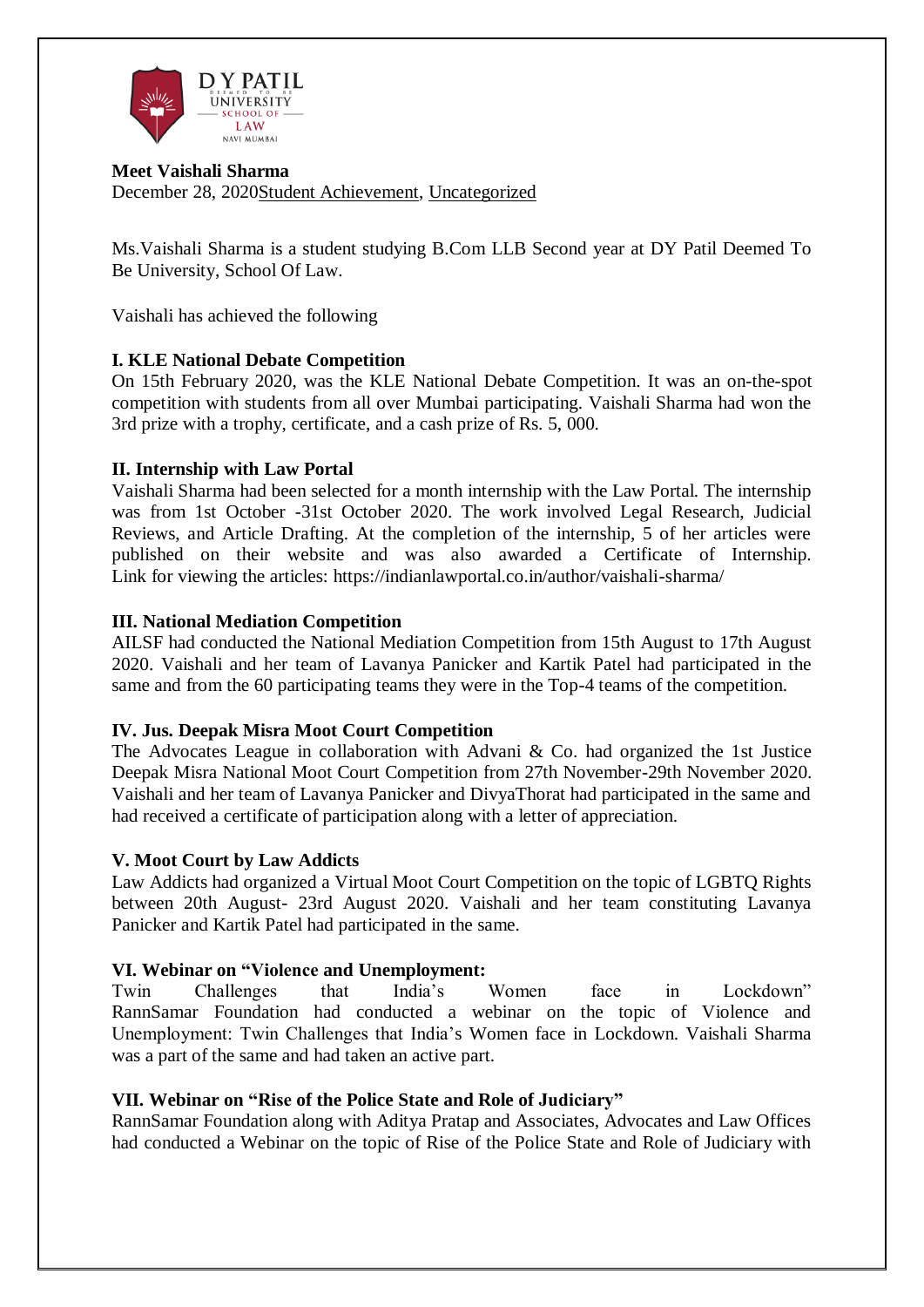

guest as Padma Vibhushan awardee Julio Reberiro. Vaishali Sharma had witnessed the same and was a part of it.

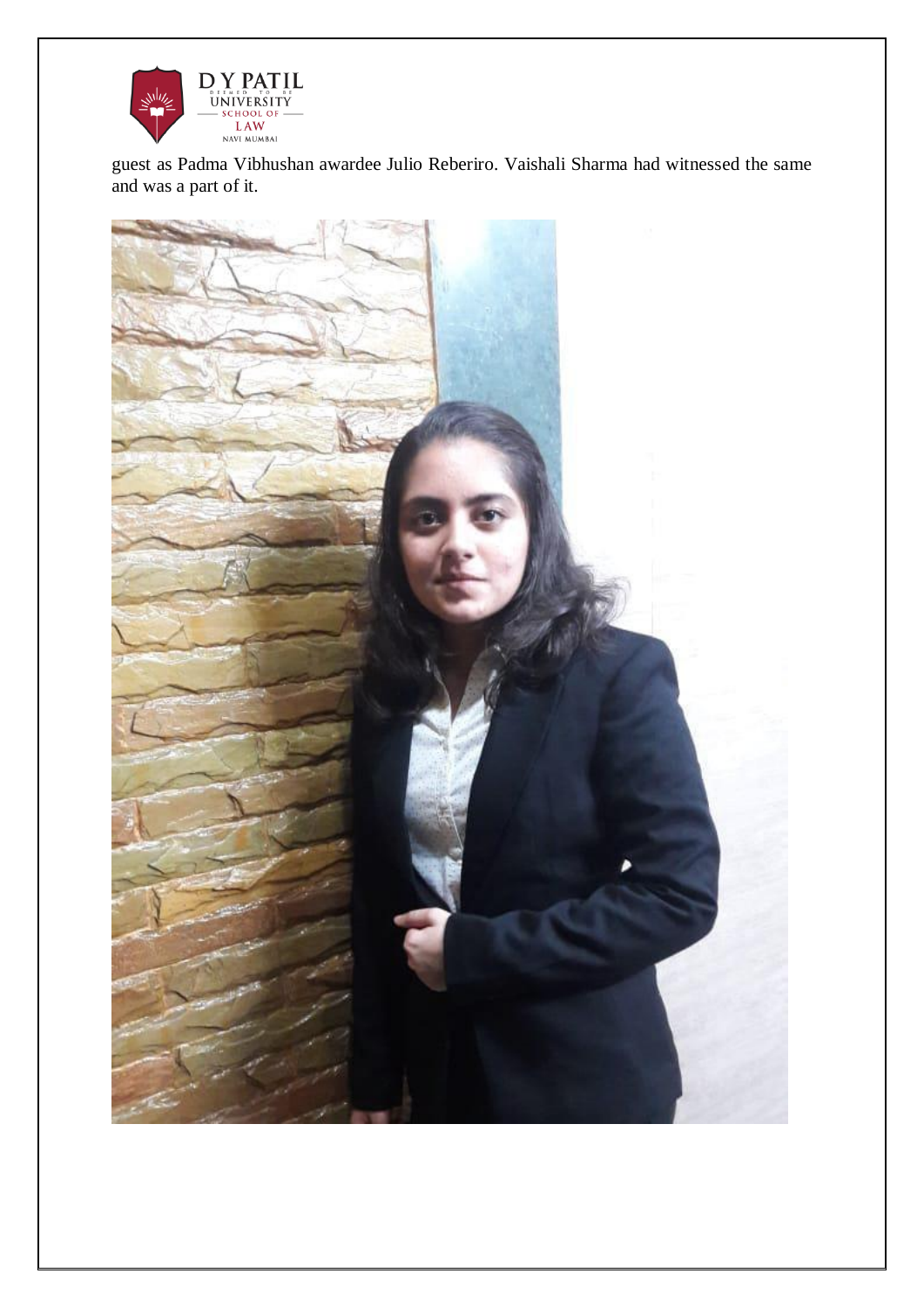

#### **Meet Kartik Patel**

December 28, 2020Student [Achievement,](http://www.dypatil.edu/schools/schooloflaw/category/student-achievement/) [Uncategorized](http://www.dypatil.edu/schools/schooloflaw/category/uncategorized/)

Kartik Patel is studying in 2ndYear B.A LLB at DY Patil Deemed to be a University, School of Law has Participated in many National Competitions.

Below is the list of competition in which he has participated-

# 1. **Internship/Juniorship under Adv. Ajinkya M. Udane**

Kartik Patel is currently doing his Internship/Juniorship under Adv. Ajinkya M. Udane Practicing at Bombay High Court and Supreme Court of India.

## 1. **National Moot Court Competitionorganized by Law Addicts-**

Kartik Patel along with his team members Lavanya Panicker and Vaishali Sharma had participated in the 1<sup>st</sup> National Virtual Moot Court Competition on the Topic of LGBTQ rights and for the same were felicitated with the participation certificate.

#### **National Mediation Competition Organized by Law Internships**

Law Internship Along with All India Law Student Federation organized their National Mediation Competition in which Kartik Patel along with his team members Lavanya Panicker and Vaishali Sharma were qualified for the Quarter Finals for the said competition.

#### 1. **Law Tryst 2020- India of Tomorrow**

Kartik Patel had participated in Law Tryst 2020- India of Tomorrow which is a Law Fest organized by Jitendra Chauhan College of Law and he had participated in various competition conducted by them such as

- 1. Moot Court.
- 2. Client Counselling.
- 3. Negotiation Competition.
- Kartik Patel had qualified for the Final round of the Negotiation Competition and he was the top 4 Finalist of the said Competition.

## **Meet Ms. Lavanya AjaykumarPanicker**

December 28, 2020Student [Achievement,](http://www.dypatil.edu/schools/schooloflaw/category/student-achievement/) [Uncategorized](http://www.dypatil.edu/schools/schooloflaw/category/uncategorized/)

**Ms. Lavanya AjaykumarPanicker**, General Secretary School Of Law, is a student studying BA-LLB at DY Patil Deemed To Be University, School Of Law. In a span of 1 year, she has achieved numerous milestones and attended and received certificates and appreciation in virtual competitions in the hour of a pandemic.

## **Below is the list of achievements by her-**

## **I. KLE National Debate Competition**

On 15th February 2020, was the KLE National Debate Competition. It was an on-the-spot preparation competition with students from all over Mumbai participating. Lavanya Panicker had reached the semi-final round along with her 2 friends. They had won the 3rd prize with a trophy, certificate and a cash prize of Rs. 5, 000.

## **II. Internship with Law Portal**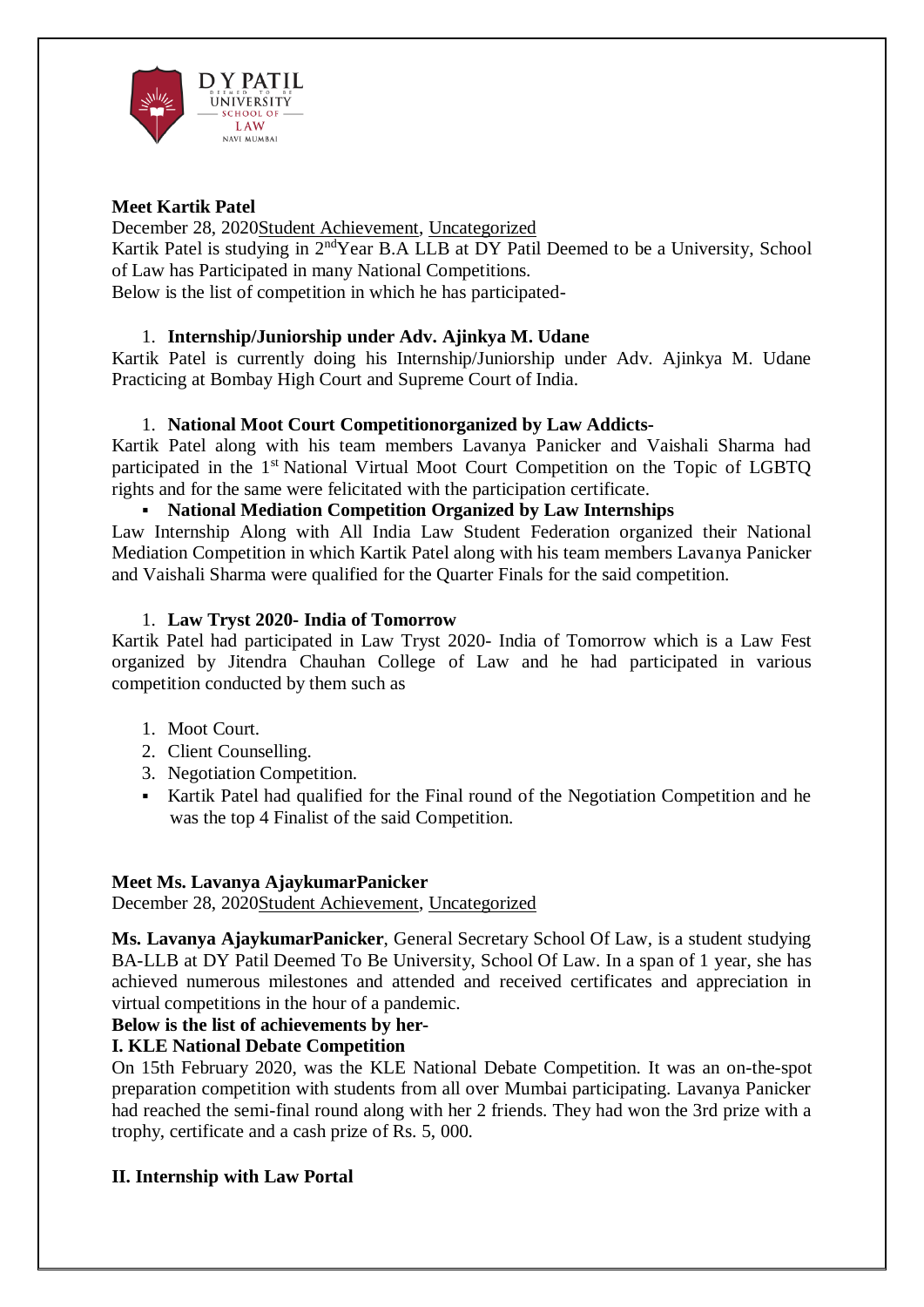

Lavanya was selected for 30 Day Internship with the Law Portal. She was selected on the basis of her Resume, and the selection was from all over India. The internship was from 1st October -31st October 2020. The work involved Legal Research, Judicial Reviews, and Article Drafting. The Topics assigned to her were- Gene Patenting In India, Information Technology, Farm Bill 2020, Intellectual Property Rights, Consumer Protection And Rights, Green Law Competition, Wildlife Forensics, etc. At the completion of the internship with the firm, 5 of her articles were published on their website and she was also awarded a Merit Certificate Of Internship.

#### Link for viewing the articles: **<https://indianlawportal.co.in/author/lavanya-ajaykumar-panicker/> III. National Mediation Competition**

AILSF had conducted the National Mediation Competition from 15th August to 17th August 2020. Lavanya and her team members Kartik& Vaishali had participated in the same and from the 60 participating teams they were in the Top-4 highest scoring teams of the competition.

## **IV. Justice Dipak Misra Moot Court Competition.**

The Advocates League in collaboration with Advani & Co. had organized the 1st Justice Deepak Misra National Moot Court Competition from 27th November-29th November 2020. Lavanya Panicker and her team members Vaishali &Divyahad participated in the same and had received a certificate of participation along with a letter of appreciation.

#### **V. Moot Court by Law Addicts**

Law Addicts had organized a Virtual Moot Court Competition on the topic of LGBTQ Rights between 20th August- 23rd August 2020. Lavanya Panicker along with her team members Kartik & Vaishali had participated in the same and were felicitated with a certificate of appreciation.

VI. Webinar on "Violence and Unemployment: Twin Challenges that India's Women face in Lockdown"

RannSamar Foundation had conducted a webinar on the topic of Violence and Unemployment: Twin Challenges that India's Women face in Lockdown. Lavanya Panicker was a part of the same and had taken an active part and had an interaction with the panel. VII. Webinar on "Rise of the Police State and Role of Judiciary" RannSamar Foundation along with Aditya Pratap and Associates, Advocates and Law Offices had conducted a Webinar on the topic of Rising of the Police State and Role of Judiciary with guest as Padma Vibhushan awardee Julio Rebeiro. Lavanya Panicker had witnessed the same and was a part of it, she also had an interaction session with the panel. VIII. Webinar with KLE college of law KLE had organized a 2nd National Webinar Series from 21st June 2020- 30th June 2020. They had organized a webinar on "Contours Of Writ Jurisdiction" with a very knowledgeable panel of speakers. She was given A Certificate Of Participation for Attending the same. IX. Law Tryst 2020-The India Of Tomorrow, Jitendra Chauhan College Of Law. Lavanya Panicker had participated in the Law Tryst 2020-The India Of Tomorrow organized by Jitendra Chauhan College Of Law organized from 13th March 2020- 15th March 2020. They had 7 events under this law fest.

1. Mot Court Competition.